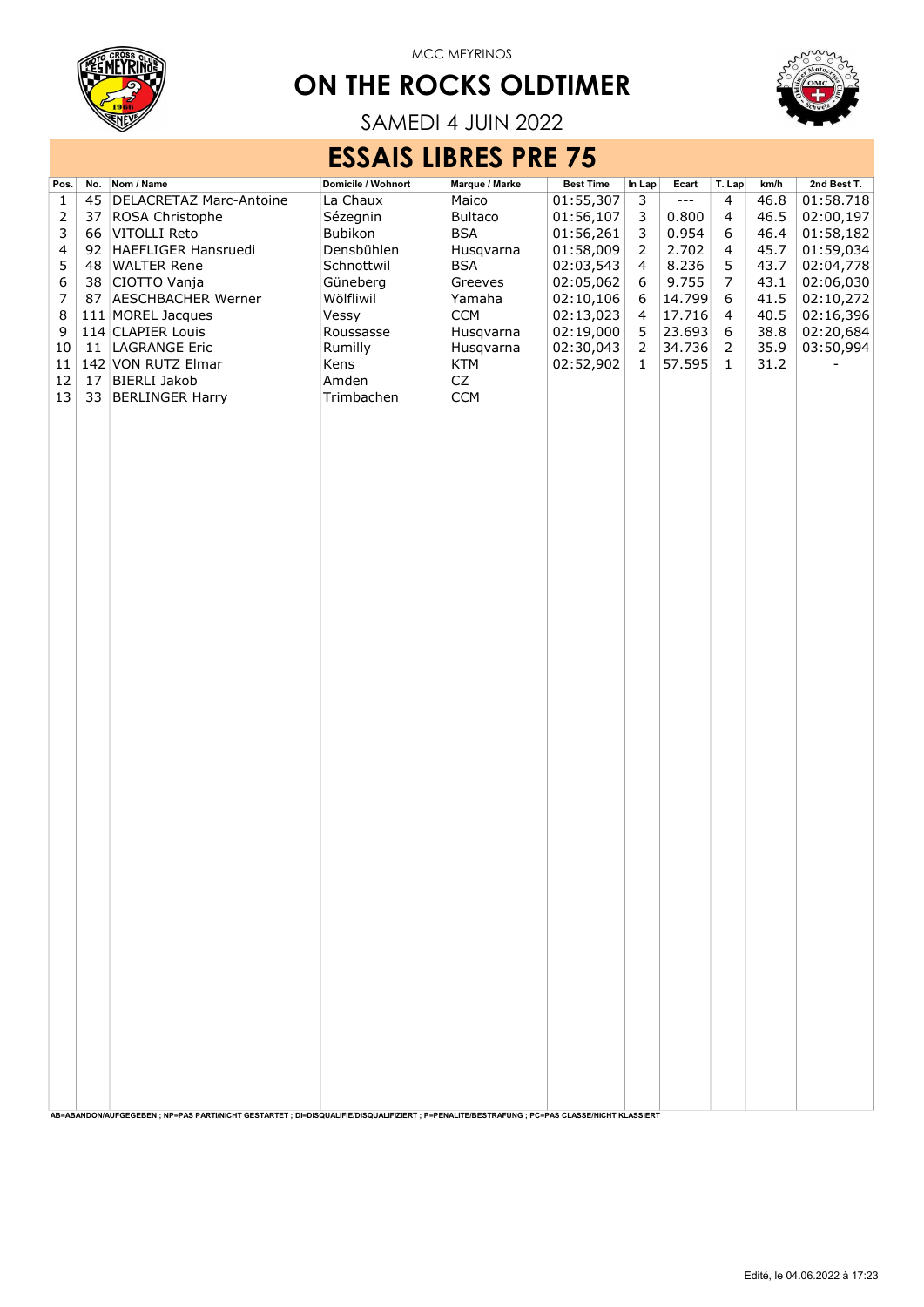

# ON THE ROCKS OLDTIMER



SAMEDI 4 JUIN 2022

### ESSAIS CHRONOS PRE 75

| Pos.                    | No. | Nom / Name                                                                                                                                | Domicile / Wohnort | Marque / Marke | <b>Best Time</b> | In Lap         | Ecart                | T. Lap         | km/h | 2nd Best T. |
|-------------------------|-----|-------------------------------------------------------------------------------------------------------------------------------------------|--------------------|----------------|------------------|----------------|----------------------|----------------|------|-------------|
| $\mathbf{1}$            | 37  | ROSA Christophe                                                                                                                           | Sézegnin           | <b>Bultaco</b> | 01:53,372        | 3              | $\sim$ $\sim$ $\sim$ | 6              | 47.6 | 01:54.065   |
| $\overline{2}$          | 45  | <b>DELACRETAZ Marc-Antoine</b>                                                                                                            | La Chaux           | Maico          | 01:53,903        | 6              | 0.531                | 6              | 47.4 | 01:54,502   |
| 3                       |     | 66 VITOLLI Reto                                                                                                                           | Bubikon            | <b>BSA</b>     | 01:54,780        | $\overline{2}$ | 1.408                | 7              | 47.0 | 01:55,128   |
| $\overline{\mathbf{4}}$ | 48  | <b>WALTER Rene</b>                                                                                                                        | Schnottwil         | BSA            | 01:57,418        | 7              | 4.046                | 9              | 45.9 | 01:57,453   |
| 5                       |     | 142 VON RUTZ Elmar                                                                                                                        | Kens               | <b>KTM</b>     | 01:58,250        | 3              | 4.878                | 4              | 45.6 | 02:00,065   |
| 6                       | 38  | CIOTTO Vanja                                                                                                                              | Güneberg           | Greeves        | 01:58,805        | 8              | 5.433                | $10\,$         | 45.4 | 01:59,420   |
| $\overline{7}$          | 92  | HAEFLIGER Hansruedi                                                                                                                       | Densbühlen         | Husqvarna      | 01:59,798        | 2              | 6.426                | $\overline{2}$ | 45.0 | 02:14,861   |
| $\,8\,$                 | 33  | <b>BERLINGER Harry</b>                                                                                                                    | Trimbachen         | <b>CCM</b>     | 02:01,072        | 5              | 7.700                | 5              | 44.6 | 02:01,392   |
| 9                       | 87  | <b>AESCHBACHER Werner</b>                                                                                                                 | Wölfliwil          | Yamaha         | 02:03,983        | 4              | 10.611               | 6              | 43.5 | 02:05,237   |
| 10                      |     | 111 MOREL Jacques                                                                                                                         | Vessy              | <b>CCM</b>     | 02:09,154        | 4              | 15.782               | 5              | 41.8 | 02:10,204   |
| 11                      | 17  | <b>BIERLI Jakob</b>                                                                                                                       | Amden              | CZ             | 02:11,119        | 4              | 17.747               | 4              | 41.1 | 02:13,823   |
| 12                      |     | 114 CLAPIER Louis                                                                                                                         | Roussasse          | Husqvarna      | 02:23,886        | 8              | 30.514               | 8              | 37.5 | 02:24,149   |
| 13                      | 11  | <b>LAGRANGE Eric</b>                                                                                                                      | Rumilly            | Husqvarna      | 02:43,260        | $\mathbf{1}$   | 49.888               | $\mathbf{1}$   | 33.0 |             |
|                         |     |                                                                                                                                           |                    |                |                  |                |                      |                |      |             |
|                         |     |                                                                                                                                           |                    |                |                  |                |                      |                |      |             |
|                         |     |                                                                                                                                           |                    |                |                  |                |                      |                |      |             |
|                         |     |                                                                                                                                           |                    |                |                  |                |                      |                |      |             |
|                         |     |                                                                                                                                           |                    |                |                  |                |                      |                |      |             |
|                         |     |                                                                                                                                           |                    |                |                  |                |                      |                |      |             |
|                         |     |                                                                                                                                           |                    |                |                  |                |                      |                |      |             |
|                         |     |                                                                                                                                           |                    |                |                  |                |                      |                |      |             |
|                         |     |                                                                                                                                           |                    |                |                  |                |                      |                |      |             |
|                         |     |                                                                                                                                           |                    |                |                  |                |                      |                |      |             |
|                         |     |                                                                                                                                           |                    |                |                  |                |                      |                |      |             |
|                         |     |                                                                                                                                           |                    |                |                  |                |                      |                |      |             |
|                         |     |                                                                                                                                           |                    |                |                  |                |                      |                |      |             |
|                         |     |                                                                                                                                           |                    |                |                  |                |                      |                |      |             |
|                         |     |                                                                                                                                           |                    |                |                  |                |                      |                |      |             |
|                         |     |                                                                                                                                           |                    |                |                  |                |                      |                |      |             |
|                         |     |                                                                                                                                           |                    |                |                  |                |                      |                |      |             |
|                         |     |                                                                                                                                           |                    |                |                  |                |                      |                |      |             |
|                         |     |                                                                                                                                           |                    |                |                  |                |                      |                |      |             |
|                         |     |                                                                                                                                           |                    |                |                  |                |                      |                |      |             |
|                         |     |                                                                                                                                           |                    |                |                  |                |                      |                |      |             |
|                         |     |                                                                                                                                           |                    |                |                  |                |                      |                |      |             |
|                         |     |                                                                                                                                           |                    |                |                  |                |                      |                |      |             |
|                         |     |                                                                                                                                           |                    |                |                  |                |                      |                |      |             |
|                         |     |                                                                                                                                           |                    |                |                  |                |                      |                |      |             |
|                         |     |                                                                                                                                           |                    |                |                  |                |                      |                |      |             |
|                         |     |                                                                                                                                           |                    |                |                  |                |                      |                |      |             |
|                         |     |                                                                                                                                           |                    |                |                  |                |                      |                |      |             |
|                         |     |                                                                                                                                           |                    |                |                  |                |                      |                |      |             |
|                         |     |                                                                                                                                           |                    |                |                  |                |                      |                |      |             |
|                         |     |                                                                                                                                           |                    |                |                  |                |                      |                |      |             |
|                         |     |                                                                                                                                           |                    |                |                  |                |                      |                |      |             |
|                         |     |                                                                                                                                           |                    |                |                  |                |                      |                |      |             |
|                         |     |                                                                                                                                           |                    |                |                  |                |                      |                |      |             |
|                         |     |                                                                                                                                           |                    |                |                  |                |                      |                |      |             |
|                         |     |                                                                                                                                           |                    |                |                  |                |                      |                |      |             |
|                         |     |                                                                                                                                           |                    |                |                  |                |                      |                |      |             |
|                         |     |                                                                                                                                           |                    |                |                  |                |                      |                |      |             |
|                         |     |                                                                                                                                           |                    |                |                  |                |                      |                |      |             |
|                         |     |                                                                                                                                           |                    |                |                  |                |                      |                |      |             |
|                         |     |                                                                                                                                           |                    |                |                  |                |                      |                |      |             |
|                         |     |                                                                                                                                           |                    |                |                  |                |                      |                |      |             |
|                         |     |                                                                                                                                           |                    |                |                  |                |                      |                |      |             |
|                         |     |                                                                                                                                           |                    |                |                  |                |                      |                |      |             |
|                         |     | AB=ABANDON/AUFGEGEBEN; NP=PAS PARTI/NICHT GESTARTET; DI=DISQUALIFIE/DISQUALIFIZIERT; P=PENALITE/BESTRAFUNG; PC=PAS CLASSE/NICHT KLASSIERT |                    |                |                  |                |                      |                |      |             |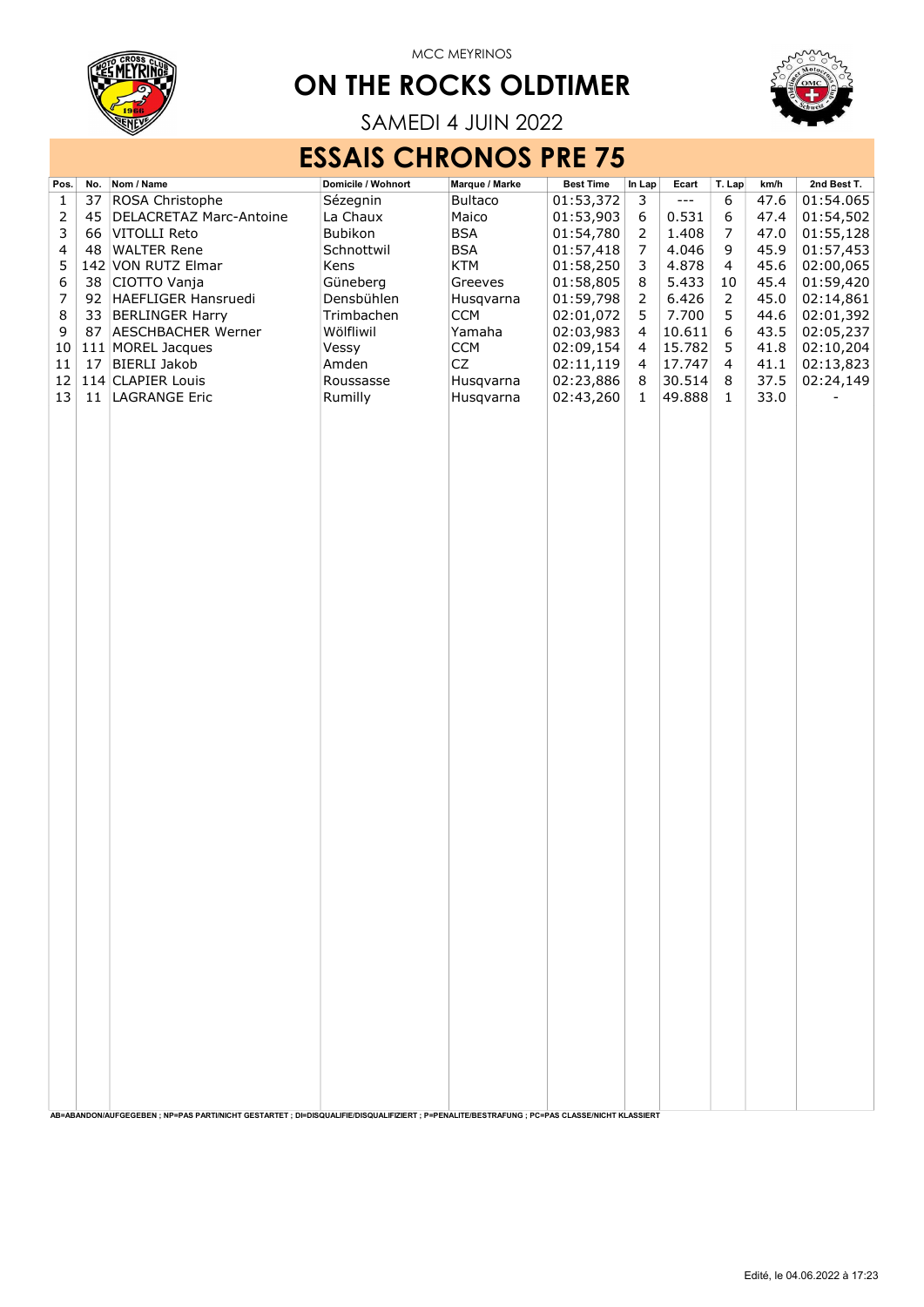

# ON THE ROCKS OLDTIMER



SAMEDI 4 JUIN 2022

|      | <b>1ère MANCHE PRE 75</b> |                                                                                                                                               |                    |                |                |           |                      |      |                  |                |  |  |  |  |  |
|------|---------------------------|-----------------------------------------------------------------------------------------------------------------------------------------------|--------------------|----------------|----------------|-----------|----------------------|------|------------------|----------------|--|--|--|--|--|
| Pos. | No.                       | Nom / Name                                                                                                                                    | Domicile / Wohnort | Marque / Marke | Trs            | Temps     | Ecart                | km/h | <b>Best Time</b> | In Lap         |  |  |  |  |  |
| 1    | 66                        | VITOLLI Reto                                                                                                                                  | Bubikon            | <b>BSA</b>     | 7              | 14:35,978 | $\sim$ $\sim$ $\sim$ | 43.1 | 02:00.176        | 1              |  |  |  |  |  |
| 2    | 37                        | ROSA Christophe                                                                                                                               | Sézegnin           | <b>Bultaco</b> | $\overline{7}$ | 14:44,049 | 8.071                | 42.7 | 02:00,619        | 1              |  |  |  |  |  |
| 3    |                           | 142 VON RUTZ Elmar                                                                                                                            | Kens               | <b>KTM</b>     | $\overline{7}$ | 15:05,461 | 29.483               | 41.7 | 02:06,312        | 5              |  |  |  |  |  |
| 4    | 48                        | <b>WALTER Rene</b>                                                                                                                            | Schnottwil         | <b>BSA</b>     | 7              | 15:11,751 | 35.773               | 41.4 | 02:07,209        | 5              |  |  |  |  |  |
| 5    | 38                        | CIOTTO Vanja                                                                                                                                  | Güneberg           | Greeves        | $\overline{7}$ | 15:17,935 | 41.957               | 41.1 | 02:06,183        | 5              |  |  |  |  |  |
| 6    | 33                        | <b>BERLINGER Harry</b>                                                                                                                        | Trimbachen         | <b>CCM</b>     | $\overline{7}$ | 15:58,895 | 1:22.917             | 39.4 | 02:07,418        | $\mathbf{1}$   |  |  |  |  |  |
| 7    | 17                        | <b>BIERLI Jakob</b>                                                                                                                           | Amden              | CZ             | $\overline{7}$ | 16:48,462 | 2:12.484             | 37.4 | 02:19,690        | 3              |  |  |  |  |  |
| 8    | 87                        | <b>AESCHBACHER Werner</b>                                                                                                                     | Wölfliwil          | Yamaha         | $\overline{7}$ | 16:59,998 | 2:24.020             | 37.0 | 02:16,624        | 2              |  |  |  |  |  |
| 9    |                           | 111 MOREL Jacques                                                                                                                             | Vessy              | <b>CCM</b>     | 6              | 15:15,015 | $1$ Tr.              | 35.4 | 02:27,889        | $\overline{2}$ |  |  |  |  |  |
| 10   | 45                        | <b>DELACRETAZ Marc-Antoine</b>                                                                                                                | La Chaux           | Maico          | 6              | 16:00,654 | $1$ Tr.              | 33.7 | 02:02,436        | $\overline{2}$ |  |  |  |  |  |
| 11   |                           | 92 HAEFLIGER Hansruedi                                                                                                                        | Densbühlen         | Husqvarna      | 3              | 06:36,427 | 4 Tr.                | 40.8 | 02:07,531        | 2              |  |  |  |  |  |
| 12   |                           | 114 CLAPIER Louis                                                                                                                             | Roussasse          | Husqvarna      | 3              | 09:14,588 | 4 Tr.                | 29.2 | 02:58,025        | $\mathbf{1}$   |  |  |  |  |  |
| 13   | 11                        | <b>LAGRANGE Eric</b>                                                                                                                          | Rumilly            | Husqvarna      |                |           |                      |      |                  |                |  |  |  |  |  |
|      |                           |                                                                                                                                               |                    |                |                |           |                      |      |                  |                |  |  |  |  |  |
|      |                           |                                                                                                                                               |                    |                |                |           |                      |      |                  |                |  |  |  |  |  |
|      |                           |                                                                                                                                               |                    |                |                |           |                      |      |                  |                |  |  |  |  |  |
|      |                           |                                                                                                                                               |                    |                |                |           |                      |      |                  |                |  |  |  |  |  |
|      |                           |                                                                                                                                               |                    |                |                |           |                      |      |                  |                |  |  |  |  |  |
|      |                           |                                                                                                                                               |                    |                |                |           |                      |      |                  |                |  |  |  |  |  |
|      |                           |                                                                                                                                               |                    |                |                |           |                      |      |                  |                |  |  |  |  |  |
|      |                           |                                                                                                                                               |                    |                |                |           |                      |      |                  |                |  |  |  |  |  |
|      |                           |                                                                                                                                               |                    |                |                |           |                      |      |                  |                |  |  |  |  |  |
|      |                           |                                                                                                                                               |                    |                |                |           |                      |      |                  |                |  |  |  |  |  |
|      |                           |                                                                                                                                               |                    |                |                |           |                      |      |                  |                |  |  |  |  |  |
|      |                           |                                                                                                                                               |                    |                |                |           |                      |      |                  |                |  |  |  |  |  |
|      |                           |                                                                                                                                               |                    |                |                |           |                      |      |                  |                |  |  |  |  |  |
|      |                           |                                                                                                                                               |                    |                |                |           |                      |      |                  |                |  |  |  |  |  |
|      |                           |                                                                                                                                               |                    |                |                |           |                      |      |                  |                |  |  |  |  |  |
|      |                           |                                                                                                                                               |                    |                |                |           |                      |      |                  |                |  |  |  |  |  |
|      |                           |                                                                                                                                               |                    |                |                |           |                      |      |                  |                |  |  |  |  |  |
|      |                           |                                                                                                                                               |                    |                |                |           |                      |      |                  |                |  |  |  |  |  |
|      |                           |                                                                                                                                               |                    |                |                |           |                      |      |                  |                |  |  |  |  |  |
|      |                           |                                                                                                                                               |                    |                |                |           |                      |      |                  |                |  |  |  |  |  |
|      |                           |                                                                                                                                               |                    |                |                |           |                      |      |                  |                |  |  |  |  |  |
|      |                           |                                                                                                                                               |                    |                |                |           |                      |      |                  |                |  |  |  |  |  |
|      |                           |                                                                                                                                               |                    |                |                |           |                      |      |                  |                |  |  |  |  |  |
|      |                           |                                                                                                                                               |                    |                |                |           |                      |      |                  |                |  |  |  |  |  |
|      |                           | AB=ABANDON/AUFGEGEBEN : NP=PAS PARTI/NICHT GESTARTET : DI=DISQUALIFIE/DISQUALIFIZIERT : P=PENALITE/BESTRAFUNG : PC=PAS CLASSE/NICHT KLASSIERT |                    |                |                |           |                      |      |                  |                |  |  |  |  |  |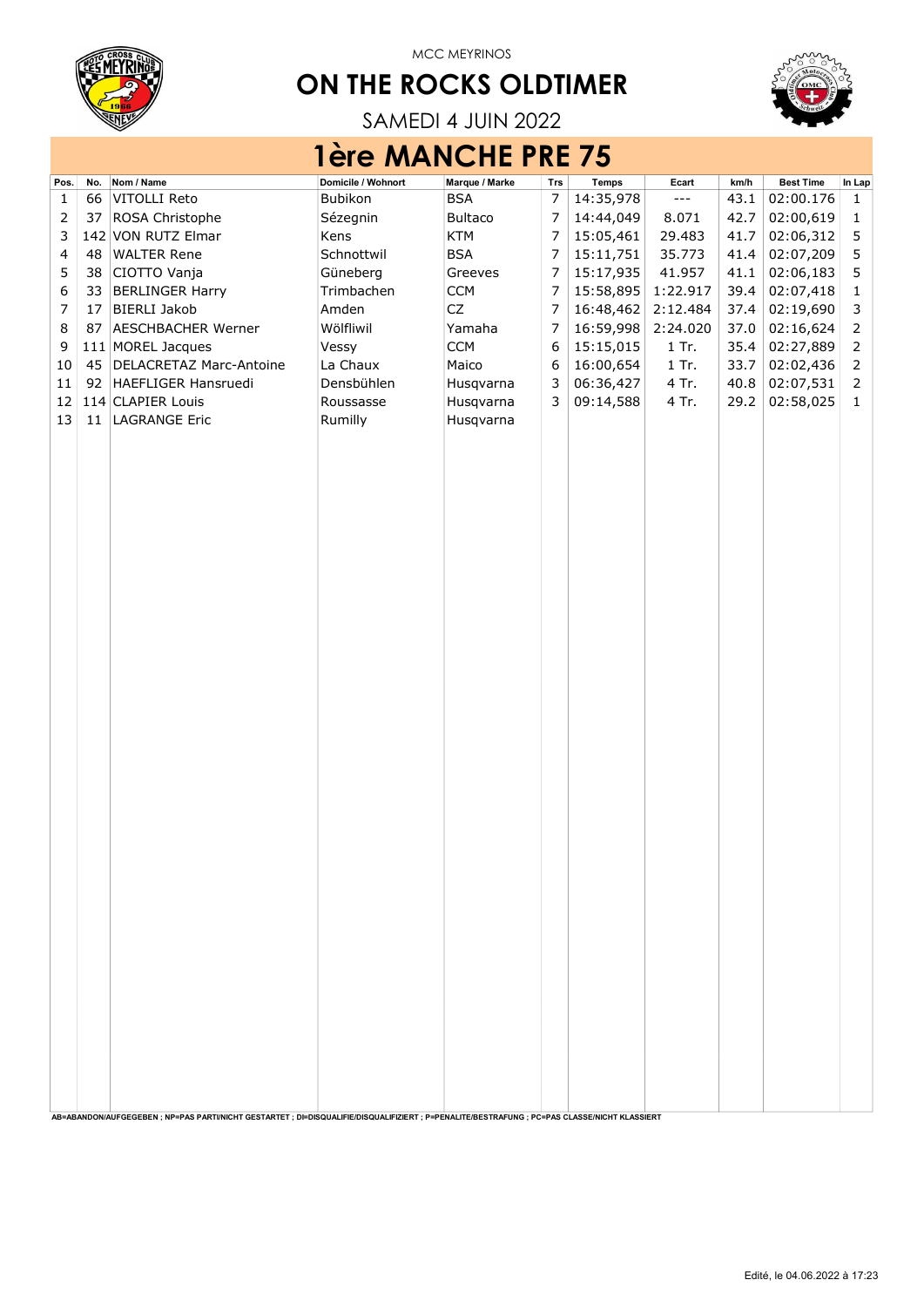





SAMEDI 4 JUIN 2022

#### LAP CHART - 1ère MANCHE PRE 75

| $\mathbf{1}$<br>1<br>66<br>66<br>66<br>66 66<br>66<br>66<br>66<br>37<br>37<br>$37\,$<br>$37\,$<br>$\mathbf{2}$<br>37<br>37<br>37<br>37<br>$\mathbf{2}$<br>33   142   142   142   142   142<br>3<br>3<br>33<br>33<br>87<br>142<br>48<br>48<br>$48$<br>48<br>48<br>48<br>4<br>4<br>48 142 92<br>38<br>$38\,$<br>5<br>45<br>38<br>38<br>5<br>92<br>$38\,$<br>$33\,$<br>6<br>6<br>92<br>92<br>33<br>33<br>33<br>$\overline{7}$<br>$\pmb{7}$<br>38<br>38<br>38<br>33 87<br>87<br>$17$<br>17<br>87<br>$87\,$<br>17<br>17<br>87<br>87<br>8<br>8<br>111<br>87<br>9<br>9<br>48<br>17<br>17<br>17<br>$ 111 $<br>$111$ 111<br>$111$ 111 111 45<br>45<br>45<br>$10$<br>10<br>17<br>11<br>114 114 114 114<br>11<br>142 45<br>45<br>$12\,$<br>12<br>45<br>$13\,$<br>13<br>14<br>14<br>15<br>${\bf 15}$<br>${\bf 16}$<br>16<br>$17\,$<br>17<br>${\bf 18}$<br>18<br>$19$<br>19<br>${\bf 20}$<br>20<br>${\bf 21}$<br>21<br>${\bf 22}$<br>${\bf 22}$<br>23<br>23<br>${\bf 24}$<br>24<br>${\bf 25}$<br>25<br>${\bf 26}$<br>26<br>${\bf 27}$<br>27<br>${\bf 28}$<br>28<br>${\bf 29}$<br>29<br>${\bf 30}$<br>30<br>31<br>31<br>${\bf 32}$<br>32<br>${\bf 33}$<br>33<br>${\bf 34}$<br>34<br>${\bf 35}$<br>35<br>${\bf 36}$<br>36<br>${\bf 37}$<br>37<br>${\bf 38}$<br>38<br>39<br>39<br>${\bf 40}$<br>40<br>$\bf 41$<br>41<br>$\bf 42$<br>42<br>43<br>43<br>44<br>44<br>$\bf 45$<br>45<br>46<br>46<br>$\bf 47$<br>47<br>48<br>48<br>49<br>49<br>${\bf 50}$<br>${\bf 50}$ |     |   |   |   |   |   |   |                |   |   |    |    |    |    |    |    |    |    |    |    |    |    |    |    |    |    |    |    |    |    |    |    |
|----------------------------------------------------------------------------------------------------------------------------------------------------------------------------------------------------------------------------------------------------------------------------------------------------------------------------------------------------------------------------------------------------------------------------------------------------------------------------------------------------------------------------------------------------------------------------------------------------------------------------------------------------------------------------------------------------------------------------------------------------------------------------------------------------------------------------------------------------------------------------------------------------------------------------------------------------------------------------------------------------------------------------------------------------------------------------------------------------------------------------------------------------------------------------------------------------------------------------------------------------------------------------------------------------------------------------------------------------------------------------------------------------------------------------------------------------|-----|---|---|---|---|---|---|----------------|---|---|----|----|----|----|----|----|----|----|----|----|----|----|----|----|----|----|----|----|----|----|----|----|
|                                                                                                                                                                                                                                                                                                                                                                                                                                                                                                                                                                                                                                                                                                                                                                                                                                                                                                                                                                                                                                                                                                                                                                                                                                                                                                                                                                                                                                                    | r۱l | 1 | 2 | 3 | 4 | 5 | 6 | $\overline{7}$ | 8 | 9 | 10 | 11 | 12 | 13 | 14 | 15 | 16 | 17 | 18 | 19 | 20 | 21 | 22 | 23 | 24 | 25 | 26 | 27 | 28 | 29 | 30 | Rk |
|                                                                                                                                                                                                                                                                                                                                                                                                                                                                                                                                                                                                                                                                                                                                                                                                                                                                                                                                                                                                                                                                                                                                                                                                                                                                                                                                                                                                                                                    |     |   |   |   |   |   |   |                |   |   |    |    |    |    |    |    |    |    |    |    |    |    |    |    |    |    |    |    |    |    |    |    |
|                                                                                                                                                                                                                                                                                                                                                                                                                                                                                                                                                                                                                                                                                                                                                                                                                                                                                                                                                                                                                                                                                                                                                                                                                                                                                                                                                                                                                                                    |     |   |   |   |   |   |   |                |   |   |    |    |    |    |    |    |    |    |    |    |    |    |    |    |    |    |    |    |    |    |    |    |
|                                                                                                                                                                                                                                                                                                                                                                                                                                                                                                                                                                                                                                                                                                                                                                                                                                                                                                                                                                                                                                                                                                                                                                                                                                                                                                                                                                                                                                                    |     |   |   |   |   |   |   |                |   |   |    |    |    |    |    |    |    |    |    |    |    |    |    |    |    |    |    |    |    |    |    |    |
|                                                                                                                                                                                                                                                                                                                                                                                                                                                                                                                                                                                                                                                                                                                                                                                                                                                                                                                                                                                                                                                                                                                                                                                                                                                                                                                                                                                                                                                    |     |   |   |   |   |   |   |                |   |   |    |    |    |    |    |    |    |    |    |    |    |    |    |    |    |    |    |    |    |    |    |    |
|                                                                                                                                                                                                                                                                                                                                                                                                                                                                                                                                                                                                                                                                                                                                                                                                                                                                                                                                                                                                                                                                                                                                                                                                                                                                                                                                                                                                                                                    |     |   |   |   |   |   |   |                |   |   |    |    |    |    |    |    |    |    |    |    |    |    |    |    |    |    |    |    |    |    |    |    |
|                                                                                                                                                                                                                                                                                                                                                                                                                                                                                                                                                                                                                                                                                                                                                                                                                                                                                                                                                                                                                                                                                                                                                                                                                                                                                                                                                                                                                                                    |     |   |   |   |   |   |   |                |   |   |    |    |    |    |    |    |    |    |    |    |    |    |    |    |    |    |    |    |    |    |    |    |
|                                                                                                                                                                                                                                                                                                                                                                                                                                                                                                                                                                                                                                                                                                                                                                                                                                                                                                                                                                                                                                                                                                                                                                                                                                                                                                                                                                                                                                                    |     |   |   |   |   |   |   |                |   |   |    |    |    |    |    |    |    |    |    |    |    |    |    |    |    |    |    |    |    |    |    |    |
|                                                                                                                                                                                                                                                                                                                                                                                                                                                                                                                                                                                                                                                                                                                                                                                                                                                                                                                                                                                                                                                                                                                                                                                                                                                                                                                                                                                                                                                    |     |   |   |   |   |   |   |                |   |   |    |    |    |    |    |    |    |    |    |    |    |    |    |    |    |    |    |    |    |    |    |    |
|                                                                                                                                                                                                                                                                                                                                                                                                                                                                                                                                                                                                                                                                                                                                                                                                                                                                                                                                                                                                                                                                                                                                                                                                                                                                                                                                                                                                                                                    |     |   |   |   |   |   |   |                |   |   |    |    |    |    |    |    |    |    |    |    |    |    |    |    |    |    |    |    |    |    |    |    |
|                                                                                                                                                                                                                                                                                                                                                                                                                                                                                                                                                                                                                                                                                                                                                                                                                                                                                                                                                                                                                                                                                                                                                                                                                                                                                                                                                                                                                                                    |     |   |   |   |   |   |   |                |   |   |    |    |    |    |    |    |    |    |    |    |    |    |    |    |    |    |    |    |    |    |    |    |
|                                                                                                                                                                                                                                                                                                                                                                                                                                                                                                                                                                                                                                                                                                                                                                                                                                                                                                                                                                                                                                                                                                                                                                                                                                                                                                                                                                                                                                                    |     |   |   |   |   |   |   |                |   |   |    |    |    |    |    |    |    |    |    |    |    |    |    |    |    |    |    |    |    |    |    |    |
|                                                                                                                                                                                                                                                                                                                                                                                                                                                                                                                                                                                                                                                                                                                                                                                                                                                                                                                                                                                                                                                                                                                                                                                                                                                                                                                                                                                                                                                    |     |   |   |   |   |   |   |                |   |   |    |    |    |    |    |    |    |    |    |    |    |    |    |    |    |    |    |    |    |    |    |    |
|                                                                                                                                                                                                                                                                                                                                                                                                                                                                                                                                                                                                                                                                                                                                                                                                                                                                                                                                                                                                                                                                                                                                                                                                                                                                                                                                                                                                                                                    |     |   |   |   |   |   |   |                |   |   |    |    |    |    |    |    |    |    |    |    |    |    |    |    |    |    |    |    |    |    |    |    |
|                                                                                                                                                                                                                                                                                                                                                                                                                                                                                                                                                                                                                                                                                                                                                                                                                                                                                                                                                                                                                                                                                                                                                                                                                                                                                                                                                                                                                                                    |     |   |   |   |   |   |   |                |   |   |    |    |    |    |    |    |    |    |    |    |    |    |    |    |    |    |    |    |    |    |    |    |
|                                                                                                                                                                                                                                                                                                                                                                                                                                                                                                                                                                                                                                                                                                                                                                                                                                                                                                                                                                                                                                                                                                                                                                                                                                                                                                                                                                                                                                                    |     |   |   |   |   |   |   |                |   |   |    |    |    |    |    |    |    |    |    |    |    |    |    |    |    |    |    |    |    |    |    |    |
|                                                                                                                                                                                                                                                                                                                                                                                                                                                                                                                                                                                                                                                                                                                                                                                                                                                                                                                                                                                                                                                                                                                                                                                                                                                                                                                                                                                                                                                    |     |   |   |   |   |   |   |                |   |   |    |    |    |    |    |    |    |    |    |    |    |    |    |    |    |    |    |    |    |    |    |    |
|                                                                                                                                                                                                                                                                                                                                                                                                                                                                                                                                                                                                                                                                                                                                                                                                                                                                                                                                                                                                                                                                                                                                                                                                                                                                                                                                                                                                                                                    |     |   |   |   |   |   |   |                |   |   |    |    |    |    |    |    |    |    |    |    |    |    |    |    |    |    |    |    |    |    |    |    |
|                                                                                                                                                                                                                                                                                                                                                                                                                                                                                                                                                                                                                                                                                                                                                                                                                                                                                                                                                                                                                                                                                                                                                                                                                                                                                                                                                                                                                                                    |     |   |   |   |   |   |   |                |   |   |    |    |    |    |    |    |    |    |    |    |    |    |    |    |    |    |    |    |    |    |    |    |
|                                                                                                                                                                                                                                                                                                                                                                                                                                                                                                                                                                                                                                                                                                                                                                                                                                                                                                                                                                                                                                                                                                                                                                                                                                                                                                                                                                                                                                                    |     |   |   |   |   |   |   |                |   |   |    |    |    |    |    |    |    |    |    |    |    |    |    |    |    |    |    |    |    |    |    |    |
|                                                                                                                                                                                                                                                                                                                                                                                                                                                                                                                                                                                                                                                                                                                                                                                                                                                                                                                                                                                                                                                                                                                                                                                                                                                                                                                                                                                                                                                    |     |   |   |   |   |   |   |                |   |   |    |    |    |    |    |    |    |    |    |    |    |    |    |    |    |    |    |    |    |    |    |    |
|                                                                                                                                                                                                                                                                                                                                                                                                                                                                                                                                                                                                                                                                                                                                                                                                                                                                                                                                                                                                                                                                                                                                                                                                                                                                                                                                                                                                                                                    |     |   |   |   |   |   |   |                |   |   |    |    |    |    |    |    |    |    |    |    |    |    |    |    |    |    |    |    |    |    |    |    |
|                                                                                                                                                                                                                                                                                                                                                                                                                                                                                                                                                                                                                                                                                                                                                                                                                                                                                                                                                                                                                                                                                                                                                                                                                                                                                                                                                                                                                                                    |     |   |   |   |   |   |   |                |   |   |    |    |    |    |    |    |    |    |    |    |    |    |    |    |    |    |    |    |    |    |    |    |
|                                                                                                                                                                                                                                                                                                                                                                                                                                                                                                                                                                                                                                                                                                                                                                                                                                                                                                                                                                                                                                                                                                                                                                                                                                                                                                                                                                                                                                                    |     |   |   |   |   |   |   |                |   |   |    |    |    |    |    |    |    |    |    |    |    |    |    |    |    |    |    |    |    |    |    |    |
|                                                                                                                                                                                                                                                                                                                                                                                                                                                                                                                                                                                                                                                                                                                                                                                                                                                                                                                                                                                                                                                                                                                                                                                                                                                                                                                                                                                                                                                    |     |   |   |   |   |   |   |                |   |   |    |    |    |    |    |    |    |    |    |    |    |    |    |    |    |    |    |    |    |    |    |    |
|                                                                                                                                                                                                                                                                                                                                                                                                                                                                                                                                                                                                                                                                                                                                                                                                                                                                                                                                                                                                                                                                                                                                                                                                                                                                                                                                                                                                                                                    |     |   |   |   |   |   |   |                |   |   |    |    |    |    |    |    |    |    |    |    |    |    |    |    |    |    |    |    |    |    |    |    |
|                                                                                                                                                                                                                                                                                                                                                                                                                                                                                                                                                                                                                                                                                                                                                                                                                                                                                                                                                                                                                                                                                                                                                                                                                                                                                                                                                                                                                                                    |     |   |   |   |   |   |   |                |   |   |    |    |    |    |    |    |    |    |    |    |    |    |    |    |    |    |    |    |    |    |    |    |
|                                                                                                                                                                                                                                                                                                                                                                                                                                                                                                                                                                                                                                                                                                                                                                                                                                                                                                                                                                                                                                                                                                                                                                                                                                                                                                                                                                                                                                                    |     |   |   |   |   |   |   |                |   |   |    |    |    |    |    |    |    |    |    |    |    |    |    |    |    |    |    |    |    |    |    |    |
|                                                                                                                                                                                                                                                                                                                                                                                                                                                                                                                                                                                                                                                                                                                                                                                                                                                                                                                                                                                                                                                                                                                                                                                                                                                                                                                                                                                                                                                    |     |   |   |   |   |   |   |                |   |   |    |    |    |    |    |    |    |    |    |    |    |    |    |    |    |    |    |    |    |    |    |    |
|                                                                                                                                                                                                                                                                                                                                                                                                                                                                                                                                                                                                                                                                                                                                                                                                                                                                                                                                                                                                                                                                                                                                                                                                                                                                                                                                                                                                                                                    |     |   |   |   |   |   |   |                |   |   |    |    |    |    |    |    |    |    |    |    |    |    |    |    |    |    |    |    |    |    |    |    |
|                                                                                                                                                                                                                                                                                                                                                                                                                                                                                                                                                                                                                                                                                                                                                                                                                                                                                                                                                                                                                                                                                                                                                                                                                                                                                                                                                                                                                                                    |     |   |   |   |   |   |   |                |   |   |    |    |    |    |    |    |    |    |    |    |    |    |    |    |    |    |    |    |    |    |    |    |
|                                                                                                                                                                                                                                                                                                                                                                                                                                                                                                                                                                                                                                                                                                                                                                                                                                                                                                                                                                                                                                                                                                                                                                                                                                                                                                                                                                                                                                                    |     |   |   |   |   |   |   |                |   |   |    |    |    |    |    |    |    |    |    |    |    |    |    |    |    |    |    |    |    |    |    |    |
|                                                                                                                                                                                                                                                                                                                                                                                                                                                                                                                                                                                                                                                                                                                                                                                                                                                                                                                                                                                                                                                                                                                                                                                                                                                                                                                                                                                                                                                    |     |   |   |   |   |   |   |                |   |   |    |    |    |    |    |    |    |    |    |    |    |    |    |    |    |    |    |    |    |    |    |    |
|                                                                                                                                                                                                                                                                                                                                                                                                                                                                                                                                                                                                                                                                                                                                                                                                                                                                                                                                                                                                                                                                                                                                                                                                                                                                                                                                                                                                                                                    |     |   |   |   |   |   |   |                |   |   |    |    |    |    |    |    |    |    |    |    |    |    |    |    |    |    |    |    |    |    |    |    |
|                                                                                                                                                                                                                                                                                                                                                                                                                                                                                                                                                                                                                                                                                                                                                                                                                                                                                                                                                                                                                                                                                                                                                                                                                                                                                                                                                                                                                                                    |     |   |   |   |   |   |   |                |   |   |    |    |    |    |    |    |    |    |    |    |    |    |    |    |    |    |    |    |    |    |    |    |
|                                                                                                                                                                                                                                                                                                                                                                                                                                                                                                                                                                                                                                                                                                                                                                                                                                                                                                                                                                                                                                                                                                                                                                                                                                                                                                                                                                                                                                                    |     |   |   |   |   |   |   |                |   |   |    |    |    |    |    |    |    |    |    |    |    |    |    |    |    |    |    |    |    |    |    |    |
|                                                                                                                                                                                                                                                                                                                                                                                                                                                                                                                                                                                                                                                                                                                                                                                                                                                                                                                                                                                                                                                                                                                                                                                                                                                                                                                                                                                                                                                    |     |   |   |   |   |   |   |                |   |   |    |    |    |    |    |    |    |    |    |    |    |    |    |    |    |    |    |    |    |    |    |    |
|                                                                                                                                                                                                                                                                                                                                                                                                                                                                                                                                                                                                                                                                                                                                                                                                                                                                                                                                                                                                                                                                                                                                                                                                                                                                                                                                                                                                                                                    |     |   |   |   |   |   |   |                |   |   |    |    |    |    |    |    |    |    |    |    |    |    |    |    |    |    |    |    |    |    |    |    |
|                                                                                                                                                                                                                                                                                                                                                                                                                                                                                                                                                                                                                                                                                                                                                                                                                                                                                                                                                                                                                                                                                                                                                                                                                                                                                                                                                                                                                                                    |     |   |   |   |   |   |   |                |   |   |    |    |    |    |    |    |    |    |    |    |    |    |    |    |    |    |    |    |    |    |    |    |
|                                                                                                                                                                                                                                                                                                                                                                                                                                                                                                                                                                                                                                                                                                                                                                                                                                                                                                                                                                                                                                                                                                                                                                                                                                                                                                                                                                                                                                                    |     |   |   |   |   |   |   |                |   |   |    |    |    |    |    |    |    |    |    |    |    |    |    |    |    |    |    |    |    |    |    |    |
|                                                                                                                                                                                                                                                                                                                                                                                                                                                                                                                                                                                                                                                                                                                                                                                                                                                                                                                                                                                                                                                                                                                                                                                                                                                                                                                                                                                                                                                    |     |   |   |   |   |   |   |                |   |   |    |    |    |    |    |    |    |    |    |    |    |    |    |    |    |    |    |    |    |    |    |    |
|                                                                                                                                                                                                                                                                                                                                                                                                                                                                                                                                                                                                                                                                                                                                                                                                                                                                                                                                                                                                                                                                                                                                                                                                                                                                                                                                                                                                                                                    |     |   |   |   |   |   |   |                |   |   |    |    |    |    |    |    |    |    |    |    |    |    |    |    |    |    |    |    |    |    |    |    |
|                                                                                                                                                                                                                                                                                                                                                                                                                                                                                                                                                                                                                                                                                                                                                                                                                                                                                                                                                                                                                                                                                                                                                                                                                                                                                                                                                                                                                                                    |     |   |   |   |   |   |   |                |   |   |    |    |    |    |    |    |    |    |    |    |    |    |    |    |    |    |    |    |    |    |    |    |
|                                                                                                                                                                                                                                                                                                                                                                                                                                                                                                                                                                                                                                                                                                                                                                                                                                                                                                                                                                                                                                                                                                                                                                                                                                                                                                                                                                                                                                                    |     |   |   |   |   |   |   |                |   |   |    |    |    |    |    |    |    |    |    |    |    |    |    |    |    |    |    |    |    |    |    |    |
|                                                                                                                                                                                                                                                                                                                                                                                                                                                                                                                                                                                                                                                                                                                                                                                                                                                                                                                                                                                                                                                                                                                                                                                                                                                                                                                                                                                                                                                    |     |   |   |   |   |   |   |                |   |   |    |    |    |    |    |    |    |    |    |    |    |    |    |    |    |    |    |    |    |    |    |    |
|                                                                                                                                                                                                                                                                                                                                                                                                                                                                                                                                                                                                                                                                                                                                                                                                                                                                                                                                                                                                                                                                                                                                                                                                                                                                                                                                                                                                                                                    |     |   |   |   |   |   |   |                |   |   |    |    |    |    |    |    |    |    |    |    |    |    |    |    |    |    |    |    |    |    |    |    |
|                                                                                                                                                                                                                                                                                                                                                                                                                                                                                                                                                                                                                                                                                                                                                                                                                                                                                                                                                                                                                                                                                                                                                                                                                                                                                                                                                                                                                                                    |     |   |   |   |   |   |   |                |   |   |    |    |    |    |    |    |    |    |    |    |    |    |    |    |    |    |    |    |    |    |    |    |
|                                                                                                                                                                                                                                                                                                                                                                                                                                                                                                                                                                                                                                                                                                                                                                                                                                                                                                                                                                                                                                                                                                                                                                                                                                                                                                                                                                                                                                                    |     |   |   |   |   |   |   |                |   |   |    |    |    |    |    |    |    |    |    |    |    |    |    |    |    |    |    |    |    |    |    |    |
|                                                                                                                                                                                                                                                                                                                                                                                                                                                                                                                                                                                                                                                                                                                                                                                                                                                                                                                                                                                                                                                                                                                                                                                                                                                                                                                                                                                                                                                    |     |   |   |   |   |   |   |                |   |   |    |    |    |    |    |    |    |    |    |    |    |    |    |    |    |    |    |    |    |    |    |    |
|                                                                                                                                                                                                                                                                                                                                                                                                                                                                                                                                                                                                                                                                                                                                                                                                                                                                                                                                                                                                                                                                                                                                                                                                                                                                                                                                                                                                                                                    |     |   |   |   |   |   |   |                |   |   |    |    |    |    |    |    |    |    |    |    |    |    |    |    |    |    |    |    |    |    |    |    |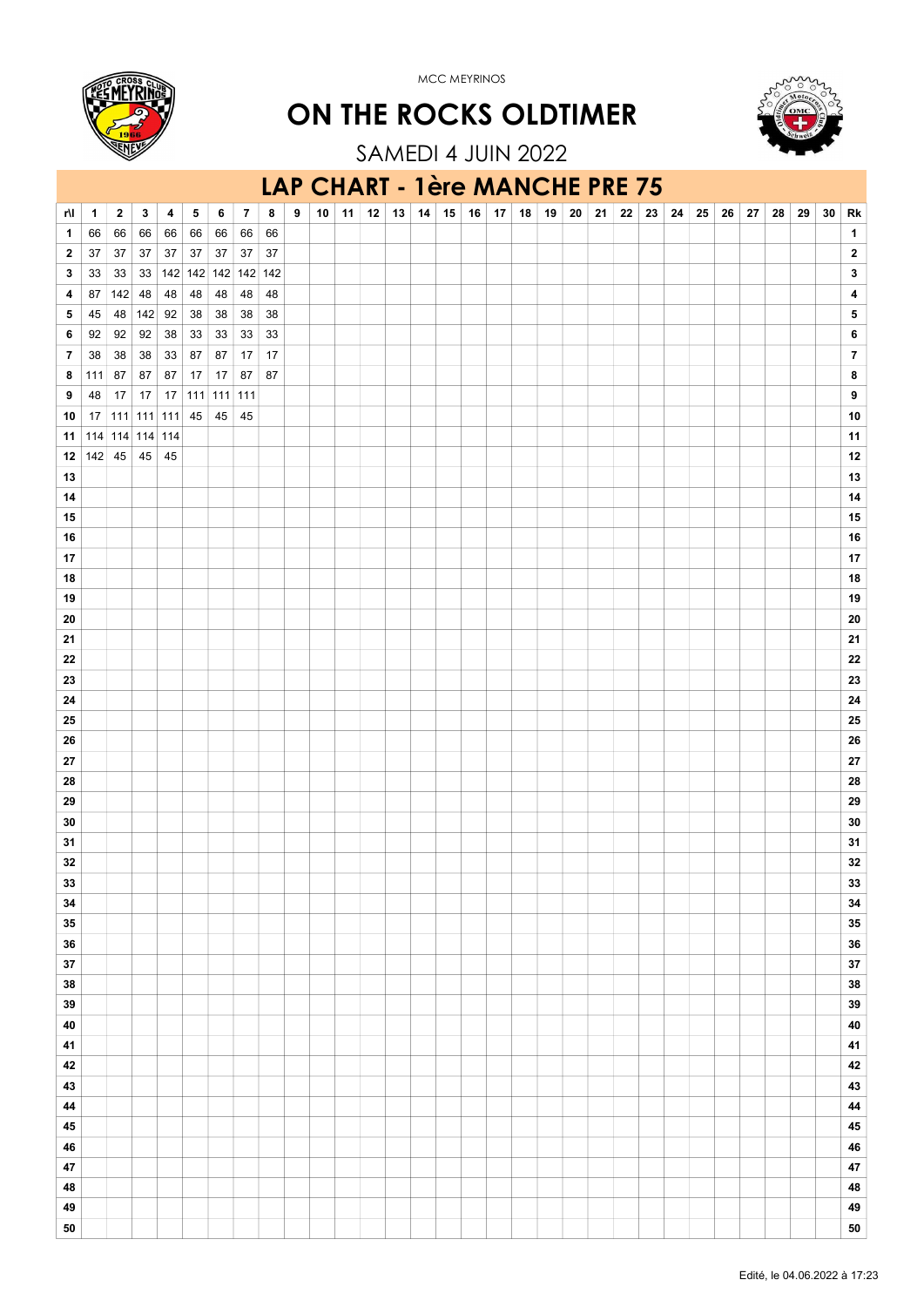

## ON THE ROCKS OLDTIMER



SAMEDI 4 JUIN 2022

## 2ème MANCHE PRE 75

| <b>BSA</b><br>15:11,126<br>47.4<br>01:50.524<br>66<br>VITOLLI Reto<br>Bubikon<br>8<br>$\frac{1}{2}$<br>$\overline{2}$<br>1<br>$\overline{2}$<br>15:14,431<br>37<br>ROSA Christophe<br>Sézegnin<br>8<br>3.305<br>01:51,180<br>$\mathsf{2}\,$<br><b>Bultaco</b><br>47.2<br>3<br>15:27,582<br>01:52,263<br>$\mathsf{2}\,$<br>DELACRETAZ Marc-Antoine<br>La Chaux<br>8<br>16.456<br>46.5<br>45<br>Maico<br>01:52,498<br>4<br>Kens<br>KTM<br>8<br>15:38,925<br>27.799<br>$\overline{7}$<br>142 VON RUTZ Elmar<br>46.0<br>5<br>15:47,240<br>01:30,306<br><b>WALTER Rene</b><br>Schnottwil<br><b>BSA</b><br>8<br>36.114<br>48<br>45.6<br>$\mathbf 1$<br>6<br><b>CCM</b><br>16:31,226<br>01:58,058<br>33 BERLINGER Harry<br>Trimbachen<br>8<br>1:20.100<br>43.5<br>$\overline{2}$<br>$\overline{7}$<br>Wölfliwil<br>Yamaha<br>8<br>16:49,056<br>1:37.930<br>02:03,835<br>$\overline{2}$<br>87<br><b>AESCHBACHER Werner</b><br>42.8<br>$\,8\,$<br>Roussasse<br>6<br>17:11,359<br>2 Tr.<br>02:18,855<br>114 CLAPIER Louis<br>31.4<br>$\overline{4}$<br>Husqvarna<br>9<br>Güneberg<br>02:06,538<br>CIOTTO Vanja<br>7 Tr.<br>02:01,755<br>38<br>Greeves<br>42.6<br>1<br>$\mathbf{1}$<br><b>DNS</b><br>92 HAEFLIGER Hansruedi<br>Densbühlen<br>Husqvarna<br>DNS<br>111 MOREL Jacques<br><b>CCM</b><br>Vessy<br>CZ<br><b>DNS</b><br>17<br><b>BIERLI Jakob</b><br>Amden<br><b>DNS</b><br><b>LAGRANGE Eric</b><br>Rumilly<br>11<br>Husqvarna | Pos. | No. | Nom / Name | Domicile / Wohnort | Marque / Marke | Trs | Temps | Ecart | km/h | <b>Best Time</b> | In Lap |
|------------------------------------------------------------------------------------------------------------------------------------------------------------------------------------------------------------------------------------------------------------------------------------------------------------------------------------------------------------------------------------------------------------------------------------------------------------------------------------------------------------------------------------------------------------------------------------------------------------------------------------------------------------------------------------------------------------------------------------------------------------------------------------------------------------------------------------------------------------------------------------------------------------------------------------------------------------------------------------------------------------------------------------------------------------------------------------------------------------------------------------------------------------------------------------------------------------------------------------------------------------------------------------------------------------------------------------------------------------------------------------------------------------------------------|------|-----|------------|--------------------|----------------|-----|-------|-------|------|------------------|--------|
|                                                                                                                                                                                                                                                                                                                                                                                                                                                                                                                                                                                                                                                                                                                                                                                                                                                                                                                                                                                                                                                                                                                                                                                                                                                                                                                                                                                                                              |      |     |            |                    |                |     |       |       |      |                  |        |
|                                                                                                                                                                                                                                                                                                                                                                                                                                                                                                                                                                                                                                                                                                                                                                                                                                                                                                                                                                                                                                                                                                                                                                                                                                                                                                                                                                                                                              |      |     |            |                    |                |     |       |       |      |                  |        |
|                                                                                                                                                                                                                                                                                                                                                                                                                                                                                                                                                                                                                                                                                                                                                                                                                                                                                                                                                                                                                                                                                                                                                                                                                                                                                                                                                                                                                              |      |     |            |                    |                |     |       |       |      |                  |        |
|                                                                                                                                                                                                                                                                                                                                                                                                                                                                                                                                                                                                                                                                                                                                                                                                                                                                                                                                                                                                                                                                                                                                                                                                                                                                                                                                                                                                                              |      |     |            |                    |                |     |       |       |      |                  |        |
|                                                                                                                                                                                                                                                                                                                                                                                                                                                                                                                                                                                                                                                                                                                                                                                                                                                                                                                                                                                                                                                                                                                                                                                                                                                                                                                                                                                                                              |      |     |            |                    |                |     |       |       |      |                  |        |
|                                                                                                                                                                                                                                                                                                                                                                                                                                                                                                                                                                                                                                                                                                                                                                                                                                                                                                                                                                                                                                                                                                                                                                                                                                                                                                                                                                                                                              |      |     |            |                    |                |     |       |       |      |                  |        |
|                                                                                                                                                                                                                                                                                                                                                                                                                                                                                                                                                                                                                                                                                                                                                                                                                                                                                                                                                                                                                                                                                                                                                                                                                                                                                                                                                                                                                              |      |     |            |                    |                |     |       |       |      |                  |        |
|                                                                                                                                                                                                                                                                                                                                                                                                                                                                                                                                                                                                                                                                                                                                                                                                                                                                                                                                                                                                                                                                                                                                                                                                                                                                                                                                                                                                                              |      |     |            |                    |                |     |       |       |      |                  |        |
|                                                                                                                                                                                                                                                                                                                                                                                                                                                                                                                                                                                                                                                                                                                                                                                                                                                                                                                                                                                                                                                                                                                                                                                                                                                                                                                                                                                                                              |      |     |            |                    |                |     |       |       |      |                  |        |
|                                                                                                                                                                                                                                                                                                                                                                                                                                                                                                                                                                                                                                                                                                                                                                                                                                                                                                                                                                                                                                                                                                                                                                                                                                                                                                                                                                                                                              |      |     |            |                    |                |     |       |       |      |                  |        |
|                                                                                                                                                                                                                                                                                                                                                                                                                                                                                                                                                                                                                                                                                                                                                                                                                                                                                                                                                                                                                                                                                                                                                                                                                                                                                                                                                                                                                              |      |     |            |                    |                |     |       |       |      |                  |        |
|                                                                                                                                                                                                                                                                                                                                                                                                                                                                                                                                                                                                                                                                                                                                                                                                                                                                                                                                                                                                                                                                                                                                                                                                                                                                                                                                                                                                                              |      |     |            |                    |                |     |       |       |      |                  |        |
|                                                                                                                                                                                                                                                                                                                                                                                                                                                                                                                                                                                                                                                                                                                                                                                                                                                                                                                                                                                                                                                                                                                                                                                                                                                                                                                                                                                                                              |      |     |            |                    |                |     |       |       |      |                  |        |
|                                                                                                                                                                                                                                                                                                                                                                                                                                                                                                                                                                                                                                                                                                                                                                                                                                                                                                                                                                                                                                                                                                                                                                                                                                                                                                                                                                                                                              |      |     |            |                    |                |     |       |       |      |                  |        |
|                                                                                                                                                                                                                                                                                                                                                                                                                                                                                                                                                                                                                                                                                                                                                                                                                                                                                                                                                                                                                                                                                                                                                                                                                                                                                                                                                                                                                              |      |     |            |                    |                |     |       |       |      |                  |        |
|                                                                                                                                                                                                                                                                                                                                                                                                                                                                                                                                                                                                                                                                                                                                                                                                                                                                                                                                                                                                                                                                                                                                                                                                                                                                                                                                                                                                                              |      |     |            |                    |                |     |       |       |      |                  |        |
|                                                                                                                                                                                                                                                                                                                                                                                                                                                                                                                                                                                                                                                                                                                                                                                                                                                                                                                                                                                                                                                                                                                                                                                                                                                                                                                                                                                                                              |      |     |            |                    |                |     |       |       |      |                  |        |
|                                                                                                                                                                                                                                                                                                                                                                                                                                                                                                                                                                                                                                                                                                                                                                                                                                                                                                                                                                                                                                                                                                                                                                                                                                                                                                                                                                                                                              |      |     |            |                    |                |     |       |       |      |                  |        |
|                                                                                                                                                                                                                                                                                                                                                                                                                                                                                                                                                                                                                                                                                                                                                                                                                                                                                                                                                                                                                                                                                                                                                                                                                                                                                                                                                                                                                              |      |     |            |                    |                |     |       |       |      |                  |        |
|                                                                                                                                                                                                                                                                                                                                                                                                                                                                                                                                                                                                                                                                                                                                                                                                                                                                                                                                                                                                                                                                                                                                                                                                                                                                                                                                                                                                                              |      |     |            |                    |                |     |       |       |      |                  |        |
|                                                                                                                                                                                                                                                                                                                                                                                                                                                                                                                                                                                                                                                                                                                                                                                                                                                                                                                                                                                                                                                                                                                                                                                                                                                                                                                                                                                                                              |      |     |            |                    |                |     |       |       |      |                  |        |
|                                                                                                                                                                                                                                                                                                                                                                                                                                                                                                                                                                                                                                                                                                                                                                                                                                                                                                                                                                                                                                                                                                                                                                                                                                                                                                                                                                                                                              |      |     |            |                    |                |     |       |       |      |                  |        |
|                                                                                                                                                                                                                                                                                                                                                                                                                                                                                                                                                                                                                                                                                                                                                                                                                                                                                                                                                                                                                                                                                                                                                                                                                                                                                                                                                                                                                              |      |     |            |                    |                |     |       |       |      |                  |        |
|                                                                                                                                                                                                                                                                                                                                                                                                                                                                                                                                                                                                                                                                                                                                                                                                                                                                                                                                                                                                                                                                                                                                                                                                                                                                                                                                                                                                                              |      |     |            |                    |                |     |       |       |      |                  |        |
|                                                                                                                                                                                                                                                                                                                                                                                                                                                                                                                                                                                                                                                                                                                                                                                                                                                                                                                                                                                                                                                                                                                                                                                                                                                                                                                                                                                                                              |      |     |            |                    |                |     |       |       |      |                  |        |
|                                                                                                                                                                                                                                                                                                                                                                                                                                                                                                                                                                                                                                                                                                                                                                                                                                                                                                                                                                                                                                                                                                                                                                                                                                                                                                                                                                                                                              |      |     |            |                    |                |     |       |       |      |                  |        |
|                                                                                                                                                                                                                                                                                                                                                                                                                                                                                                                                                                                                                                                                                                                                                                                                                                                                                                                                                                                                                                                                                                                                                                                                                                                                                                                                                                                                                              |      |     |            |                    |                |     |       |       |      |                  |        |
|                                                                                                                                                                                                                                                                                                                                                                                                                                                                                                                                                                                                                                                                                                                                                                                                                                                                                                                                                                                                                                                                                                                                                                                                                                                                                                                                                                                                                              |      |     |            |                    |                |     |       |       |      |                  |        |
|                                                                                                                                                                                                                                                                                                                                                                                                                                                                                                                                                                                                                                                                                                                                                                                                                                                                                                                                                                                                                                                                                                                                                                                                                                                                                                                                                                                                                              |      |     |            |                    |                |     |       |       |      |                  |        |
|                                                                                                                                                                                                                                                                                                                                                                                                                                                                                                                                                                                                                                                                                                                                                                                                                                                                                                                                                                                                                                                                                                                                                                                                                                                                                                                                                                                                                              |      |     |            |                    |                |     |       |       |      |                  |        |
|                                                                                                                                                                                                                                                                                                                                                                                                                                                                                                                                                                                                                                                                                                                                                                                                                                                                                                                                                                                                                                                                                                                                                                                                                                                                                                                                                                                                                              |      |     |            |                    |                |     |       |       |      |                  |        |
|                                                                                                                                                                                                                                                                                                                                                                                                                                                                                                                                                                                                                                                                                                                                                                                                                                                                                                                                                                                                                                                                                                                                                                                                                                                                                                                                                                                                                              |      |     |            |                    |                |     |       |       |      |                  |        |
|                                                                                                                                                                                                                                                                                                                                                                                                                                                                                                                                                                                                                                                                                                                                                                                                                                                                                                                                                                                                                                                                                                                                                                                                                                                                                                                                                                                                                              |      |     |            |                    |                |     |       |       |      |                  |        |
|                                                                                                                                                                                                                                                                                                                                                                                                                                                                                                                                                                                                                                                                                                                                                                                                                                                                                                                                                                                                                                                                                                                                                                                                                                                                                                                                                                                                                              |      |     |            |                    |                |     |       |       |      |                  |        |
|                                                                                                                                                                                                                                                                                                                                                                                                                                                                                                                                                                                                                                                                                                                                                                                                                                                                                                                                                                                                                                                                                                                                                                                                                                                                                                                                                                                                                              |      |     |            |                    |                |     |       |       |      |                  |        |
|                                                                                                                                                                                                                                                                                                                                                                                                                                                                                                                                                                                                                                                                                                                                                                                                                                                                                                                                                                                                                                                                                                                                                                                                                                                                                                                                                                                                                              |      |     |            |                    |                |     |       |       |      |                  |        |
|                                                                                                                                                                                                                                                                                                                                                                                                                                                                                                                                                                                                                                                                                                                                                                                                                                                                                                                                                                                                                                                                                                                                                                                                                                                                                                                                                                                                                              |      |     |            |                    |                |     |       |       |      |                  |        |
|                                                                                                                                                                                                                                                                                                                                                                                                                                                                                                                                                                                                                                                                                                                                                                                                                                                                                                                                                                                                                                                                                                                                                                                                                                                                                                                                                                                                                              |      |     |            |                    |                |     |       |       |      |                  |        |
|                                                                                                                                                                                                                                                                                                                                                                                                                                                                                                                                                                                                                                                                                                                                                                                                                                                                                                                                                                                                                                                                                                                                                                                                                                                                                                                                                                                                                              |      |     |            |                    |                |     |       |       |      |                  |        |
|                                                                                                                                                                                                                                                                                                                                                                                                                                                                                                                                                                                                                                                                                                                                                                                                                                                                                                                                                                                                                                                                                                                                                                                                                                                                                                                                                                                                                              |      |     |            |                    |                |     |       |       |      |                  |        |
|                                                                                                                                                                                                                                                                                                                                                                                                                                                                                                                                                                                                                                                                                                                                                                                                                                                                                                                                                                                                                                                                                                                                                                                                                                                                                                                                                                                                                              |      |     |            |                    |                |     |       |       |      |                  |        |
|                                                                                                                                                                                                                                                                                                                                                                                                                                                                                                                                                                                                                                                                                                                                                                                                                                                                                                                                                                                                                                                                                                                                                                                                                                                                                                                                                                                                                              |      |     |            |                    |                |     |       |       |      |                  |        |
|                                                                                                                                                                                                                                                                                                                                                                                                                                                                                                                                                                                                                                                                                                                                                                                                                                                                                                                                                                                                                                                                                                                                                                                                                                                                                                                                                                                                                              |      |     |            |                    |                |     |       |       |      |                  |        |
|                                                                                                                                                                                                                                                                                                                                                                                                                                                                                                                                                                                                                                                                                                                                                                                                                                                                                                                                                                                                                                                                                                                                                                                                                                                                                                                                                                                                                              |      |     |            |                    |                |     |       |       |      |                  |        |
|                                                                                                                                                                                                                                                                                                                                                                                                                                                                                                                                                                                                                                                                                                                                                                                                                                                                                                                                                                                                                                                                                                                                                                                                                                                                                                                                                                                                                              |      |     |            |                    |                |     |       |       |      |                  |        |
|                                                                                                                                                                                                                                                                                                                                                                                                                                                                                                                                                                                                                                                                                                                                                                                                                                                                                                                                                                                                                                                                                                                                                                                                                                                                                                                                                                                                                              |      |     |            |                    |                |     |       |       |      |                  |        |
|                                                                                                                                                                                                                                                                                                                                                                                                                                                                                                                                                                                                                                                                                                                                                                                                                                                                                                                                                                                                                                                                                                                                                                                                                                                                                                                                                                                                                              |      |     |            |                    |                |     |       |       |      |                  |        |
|                                                                                                                                                                                                                                                                                                                                                                                                                                                                                                                                                                                                                                                                                                                                                                                                                                                                                                                                                                                                                                                                                                                                                                                                                                                                                                                                                                                                                              |      |     |            |                    |                |     |       |       |      |                  |        |
|                                                                                                                                                                                                                                                                                                                                                                                                                                                                                                                                                                                                                                                                                                                                                                                                                                                                                                                                                                                                                                                                                                                                                                                                                                                                                                                                                                                                                              |      |     |            |                    |                |     |       |       |      |                  |        |
|                                                                                                                                                                                                                                                                                                                                                                                                                                                                                                                                                                                                                                                                                                                                                                                                                                                                                                                                                                                                                                                                                                                                                                                                                                                                                                                                                                                                                              |      |     |            |                    |                |     |       |       |      |                  |        |
|                                                                                                                                                                                                                                                                                                                                                                                                                                                                                                                                                                                                                                                                                                                                                                                                                                                                                                                                                                                                                                                                                                                                                                                                                                                                                                                                                                                                                              |      |     |            |                    |                |     |       |       |      |                  |        |
|                                                                                                                                                                                                                                                                                                                                                                                                                                                                                                                                                                                                                                                                                                                                                                                                                                                                                                                                                                                                                                                                                                                                                                                                                                                                                                                                                                                                                              |      |     |            |                    |                |     |       |       |      |                  |        |
|                                                                                                                                                                                                                                                                                                                                                                                                                                                                                                                                                                                                                                                                                                                                                                                                                                                                                                                                                                                                                                                                                                                                                                                                                                                                                                                                                                                                                              |      |     |            |                    |                |     |       |       |      |                  |        |
| AB=ABANDON/AUFGEGEBEN; NP=PAS PARTI/NICHT GESTARTET; DI=DISQUALIFIE/DISQUALIFIZIERT; P=PENALITE/BESTRAFUNG; PC=PAS CLASSE/NICHT KLASSIERT                                                                                                                                                                                                                                                                                                                                                                                                                                                                                                                                                                                                                                                                                                                                                                                                                                                                                                                                                                                                                                                                                                                                                                                                                                                                                    |      |     |            |                    |                |     |       |       |      |                  |        |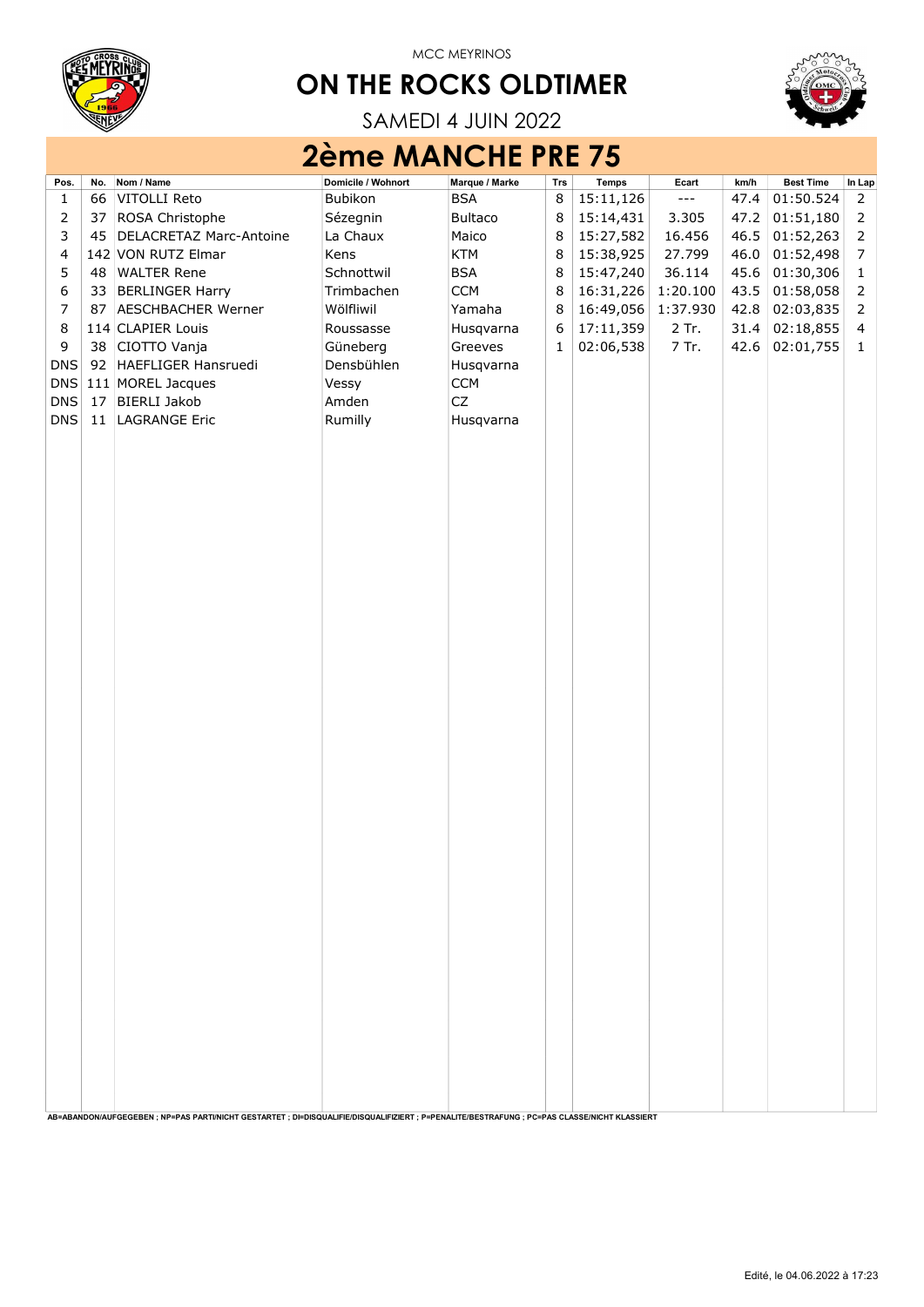



SAMEDI 4 JUIN 2022 ON THE ROCKS OLDTIMER

#### LAP CHART - 2ème MANCHE PRE 75

| r۱l          | 1       | 2       | 3  | 4                   | 5            | 6      | 7      | 8          | $\boldsymbol{9}$ | 10 | 11 | 12 | 13 | 14 | 15 | 16 | 17 | 18 | 19 | 20 | 21 | 22 | 23 | 24 | 25 | 26 | 27 | 28 | 29 | 30 | Rk                      |
|--------------|---------|---------|----|---------------------|--------------|--------|--------|------------|------------------|----|----|----|----|----|----|----|----|----|----|----|----|----|----|----|----|----|----|----|----|----|-------------------------|
| 1            | 66      | 66      | 66 | 66                  | 66           | 66     | 66     | 66         | 66               |    |    |    |    |    |    |    |    |    |    |    |    |    |    |    |    |    |    |    |    |    | $\mathbf{1}$            |
| $\mathbf{2}$ | 33      | 37      | 37 | 37                  | $37\,$       | $37\,$ | $37\,$ | $37\,$     | $37\,$           |    |    |    |    |    |    |    |    |    |    |    |    |    |    |    |    |    |    |    |    |    | $\mathbf{2}$            |
| 3            | $37\,$  | 45      | 45 | 45                  | $\boxed{45}$ | 45     | 45     | 45         | $\sqrt{45}$      |    |    |    |    |    |    |    |    |    |    |    |    |    |    |    |    |    |    |    |    |    | $\mathbf{3}$            |
| 4            | 87      | 33      | 33 | 48                  | 48           | 48     |        | 48 142 142 |                  |    |    |    |    |    |    |    |    |    |    |    |    |    |    |    |    |    |    |    |    |    | $\overline{\mathbf{4}}$ |
| 5            | 45      | 48      | 48 | 142 142 142 142 48  |              |        |        |            | 48               |    |    |    |    |    |    |    |    |    |    |    |    |    |    |    |    |    |    |    |    |    | ${\bf 5}$               |
| 6            | 38      | 142 142 |    | 33                  | $33\,$       | $33\,$ | $33\,$ | 33         | 33               |    |    |    |    |    |    |    |    |    |    |    |    |    |    |    |    |    |    |    |    |    | $\bf 6$                 |
| $\pmb{7}$    | 142     | 38      | 87 | 87                  | 87           | 87     | 87     | 87         | 87               |    |    |    |    |    |    |    |    |    |    |    |    |    |    |    |    |    |    |    |    |    | $\overline{7}$          |
|              | 48      | 87      |    | 114 114 114 114 114 |              |        |        |            |                  |    |    |    |    |    |    |    |    |    |    |    |    |    |    |    |    |    |    |    |    |    | $\bf8$                  |
| 8            |         |         |    |                     |              |        |        |            |                  |    |    |    |    |    |    |    |    |    |    |    |    |    |    |    |    |    |    |    |    |    |                         |
| 9            | 114 114 |         |    |                     |              |        |        |            |                  |    |    |    |    |    |    |    |    |    |    |    |    |    |    |    |    |    |    |    |    |    | $\pmb{9}$               |
| 10           |         |         |    |                     |              |        |        |            |                  |    |    |    |    |    |    |    |    |    |    |    |    |    |    |    |    |    |    |    |    |    | ${\bf 10}$              |
| 11           |         |         |    |                     |              |        |        |            |                  |    |    |    |    |    |    |    |    |    |    |    |    |    |    |    |    |    |    |    |    |    | $11$                    |
| 12           |         |         |    |                     |              |        |        |            |                  |    |    |    |    |    |    |    |    |    |    |    |    |    |    |    |    |    |    |    |    |    | $12\,$                  |
| 13           |         |         |    |                     |              |        |        |            |                  |    |    |    |    |    |    |    |    |    |    |    |    |    |    |    |    |    |    |    |    |    | $13\,$                  |
| 14           |         |         |    |                     |              |        |        |            |                  |    |    |    |    |    |    |    |    |    |    |    |    |    |    |    |    |    |    |    |    |    | 14                      |
| 15           |         |         |    |                     |              |        |        |            |                  |    |    |    |    |    |    |    |    |    |    |    |    |    |    |    |    |    |    |    |    |    | ${\bf 15}$              |
| ${\bf 16}$   |         |         |    |                     |              |        |        |            |                  |    |    |    |    |    |    |    |    |    |    |    |    |    |    |    |    |    |    |    |    |    | ${\bf 16}$              |
| 17           |         |         |    |                     |              |        |        |            |                  |    |    |    |    |    |    |    |    |    |    |    |    |    |    |    |    |    |    |    |    |    | $17\,$                  |
| ${\bf 18}$   |         |         |    |                     |              |        |        |            |                  |    |    |    |    |    |    |    |    |    |    |    |    |    |    |    |    |    |    |    |    |    | ${\bf 18}$              |
| 19           |         |         |    |                     |              |        |        |            |                  |    |    |    |    |    |    |    |    |    |    |    |    |    |    |    |    |    |    |    |    |    | 19                      |
| 20           |         |         |    |                     |              |        |        |            |                  |    |    |    |    |    |    |    |    |    |    |    |    |    |    |    |    |    |    |    |    |    | ${\bf 20}$              |
| 21           |         |         |    |                     |              |        |        |            |                  |    |    |    |    |    |    |    |    |    |    |    |    |    |    |    |    |    |    |    |    |    | 21                      |
| ${\bf 22}$   |         |         |    |                     |              |        |        |            |                  |    |    |    |    |    |    |    |    |    |    |    |    |    |    |    |    |    |    |    |    |    | ${\bf 22}$              |
| 23           |         |         |    |                     |              |        |        |            |                  |    |    |    |    |    |    |    |    |    |    |    |    |    |    |    |    |    |    |    |    |    | ${\bf 23}$              |
|              |         |         |    |                     |              |        |        |            |                  |    |    |    |    |    |    |    |    |    |    |    |    |    |    |    |    |    |    |    |    |    |                         |
| 24           |         |         |    |                     |              |        |        |            |                  |    |    |    |    |    |    |    |    |    |    |    |    |    |    |    |    |    |    |    |    |    | ${\bf 24}$              |
| 25           |         |         |    |                     |              |        |        |            |                  |    |    |    |    |    |    |    |    |    |    |    |    |    |    |    |    |    |    |    |    |    | ${\bf 25}$              |
| ${\bf 26}$   |         |         |    |                     |              |        |        |            |                  |    |    |    |    |    |    |    |    |    |    |    |    |    |    |    |    |    |    |    |    |    | ${\bf 26}$              |
| 27           |         |         |    |                     |              |        |        |            |                  |    |    |    |    |    |    |    |    |    |    |    |    |    |    |    |    |    |    |    |    |    | ${\bf 27}$              |
| 28           |         |         |    |                     |              |        |        |            |                  |    |    |    |    |    |    |    |    |    |    |    |    |    |    |    |    |    |    |    |    |    | ${\bf 28}$              |
| 29           |         |         |    |                     |              |        |        |            |                  |    |    |    |    |    |    |    |    |    |    |    |    |    |    |    |    |    |    |    |    |    | ${\bf 29}$              |
| ${\bf 30}$   |         |         |    |                     |              |        |        |            |                  |    |    |    |    |    |    |    |    |    |    |    |    |    |    |    |    |    |    |    |    |    | $30\,$                  |
| 31           |         |         |    |                     |              |        |        |            |                  |    |    |    |    |    |    |    |    |    |    |    |    |    |    |    |    |    |    |    |    |    | 31                      |
| ${\bf 32}$   |         |         |    |                     |              |        |        |            |                  |    |    |    |    |    |    |    |    |    |    |    |    |    |    |    |    |    |    |    |    |    | ${\bf 32}$              |
| 33           |         |         |    |                     |              |        |        |            |                  |    |    |    |    |    |    |    |    |    |    |    |    |    |    |    |    |    |    |    |    |    | 33                      |
| 34           |         |         |    |                     |              |        |        |            |                  |    |    |    |    |    |    |    |    |    |    |    |    |    |    |    |    |    |    |    |    |    | 34                      |
| $35\,$       |         |         |    |                     |              |        |        |            |                  |    |    |    |    |    |    |    |    |    |    |    |    |    |    |    |    |    |    |    |    |    | ${\bf 35}$              |
| 36           |         |         |    |                     |              |        |        |            |                  |    |    |    |    |    |    |    |    |    |    |    |    |    |    |    |    |    |    |    |    |    | ${\bf 36}$              |
| ${\bf 37}$   |         |         |    |                     |              |        |        |            |                  |    |    |    |    |    |    |    |    |    |    |    |    |    |    |    |    |    |    |    |    |    | 37                      |
| 38           |         |         |    |                     |              |        |        |            |                  |    |    |    |    |    |    |    |    |    |    |    |    |    |    |    |    |    |    |    |    |    | 38                      |
| 39           |         |         |    |                     |              |        |        |            |                  |    |    |    |    |    |    |    |    |    |    |    |    |    |    |    |    |    |    |    |    |    | $39\,$                  |
| 40           |         |         |    |                     |              |        |        |            |                  |    |    |    |    |    |    |    |    |    |    |    |    |    |    |    |    |    |    |    |    |    | ${\bf 40}$              |
|              |         |         |    |                     |              |        |        |            |                  |    |    |    |    |    |    |    |    |    |    |    |    |    |    |    |    |    |    |    |    |    |                         |
| 41           |         |         |    |                     |              |        |        |            |                  |    |    |    |    |    |    |    |    |    |    |    |    |    |    |    |    |    |    |    |    |    | $\bf 41$                |
| 42           |         |         |    |                     |              |        |        |            |                  |    |    |    |    |    |    |    |    |    |    |    |    |    |    |    |    |    |    |    |    |    | $\bf 42$                |
| 43           |         |         |    |                     |              |        |        |            |                  |    |    |    |    |    |    |    |    |    |    |    |    |    |    |    |    |    |    |    |    |    | $\bf 43$                |
| 44           |         |         |    |                     |              |        |        |            |                  |    |    |    |    |    |    |    |    |    |    |    |    |    |    |    |    |    |    |    |    |    | 44                      |
| $\bf 45$     |         |         |    |                     |              |        |        |            |                  |    |    |    |    |    |    |    |    |    |    |    |    |    |    |    |    |    |    |    |    |    | $\bf 45$                |
| 46           |         |         |    |                     |              |        |        |            |                  |    |    |    |    |    |    |    |    |    |    |    |    |    |    |    |    |    |    |    |    |    | ${\bf 46}$              |
| 47           |         |         |    |                     |              |        |        |            |                  |    |    |    |    |    |    |    |    |    |    |    |    |    |    |    |    |    |    |    |    |    | $\bf 47$                |
| 48           |         |         |    |                     |              |        |        |            |                  |    |    |    |    |    |    |    |    |    |    |    |    |    |    |    |    |    |    |    |    |    | 48                      |
| 49           |         |         |    |                     |              |        |        |            |                  |    |    |    |    |    |    |    |    |    |    |    |    |    |    |    |    |    |    |    |    |    | 49                      |
| ${\bf 50}$   |         |         |    |                     |              |        |        |            |                  |    |    |    |    |    |    |    |    |    |    |    |    |    |    |    |    |    |    |    |    |    | 50                      |
|              |         |         |    |                     |              |        |        |            |                  |    |    |    |    |    |    |    |    |    |    |    |    |    |    |    |    |    |    |    |    |    |                         |